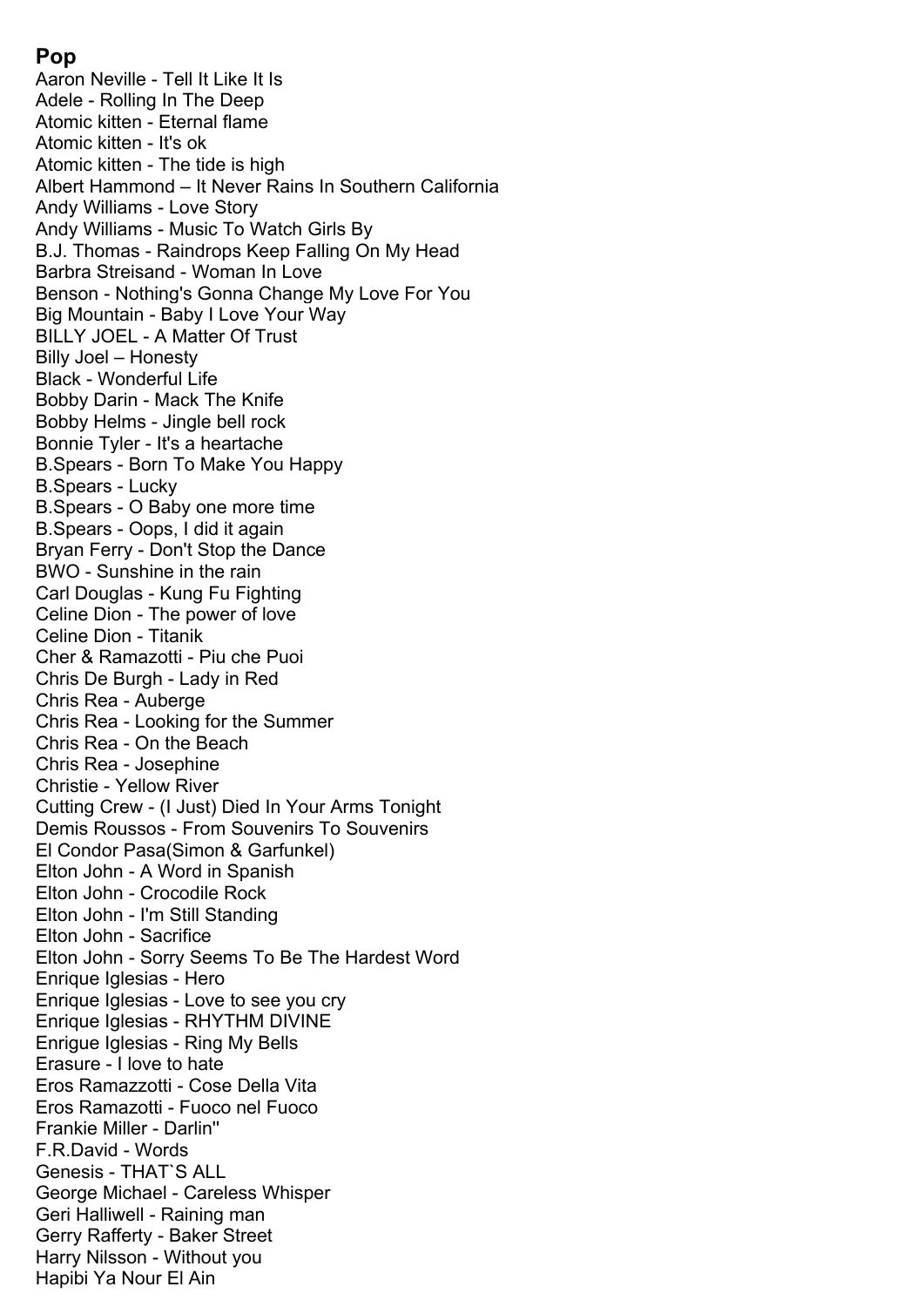Inna – Ai Se Eu Te Pego Jason Donovan - Sealed With A Kiss Jessie J - Price Tag Joe Dolan - You'Re Such A Good Looking Woman Julio Iglesias - Crazy Julio Iglesias - Mammy Blue Lady Gaga - Alejandro Lady Gaga - Eh Eh (Nothing Else I Can Say) Lady Gaga - Love Game Lady GaGa - Paparazzi Lady Gaga - Poker Face Laid Back - Sunshine Reaggae Lara Fabian - I Guess I Loved You Lara Fabian - ADAGIO Las Ketchup - The Ketchup Song lauren\_christy - The Color Of the Night Linda Eder - I'll Forget You LIONEL RICHIE - Say You Say Me LONDON BEAT - I've been thinking about you Madonna - Frozen Madonna - Give it 2 me Madonna - You'll see Men At Work - Land Down Under M.Carey - Without you (Can't live) Michael Jackson - Billie Jean Michael learns to rock - Someday Mike & The Mechanics - Another Cup Of Coffee Mike &The Mechanics - Over My Shoulder N'evergreen - Everytime I See N'Evergreen - Since you've been gone No doubt - Dont speak Oceana - Endless summer Olly Murs - Dance With Me Tonight Oreiro - Eso – eso Phil Collins - Another day in paradise Phil Collins - In The Air Tonight Playmen feat Demy - Fallin Richard Marks - HAZARD Rihanna - Don't Stop the Music Rihanna - We found love Robbie Williams - Road To Mandalay Roxette - The Look Roy Orbison - Oh Pretty Woman Roy Orbison - Unchained Melody Sade - Smooth Operator Sam Brown - Stop Santa Esmeralda - You'Re My Everything Selena Gomez & The Scene - Love You Like A Love Song Selena Gomez - Bidi bidi bom Shakira - Waka waka Smokie - I'll Meet You At Midnight Smokie - Lay Back In The Arms Of Somedne Smokie - Living next door to Alice Smokie - Mexican Girl Spencer Davis Group - Keep On Running Stevie Wonder - A place in the sun Stevie Wonder - Ebony Eyes Stevie Wonder -I Just Called To Say I Love You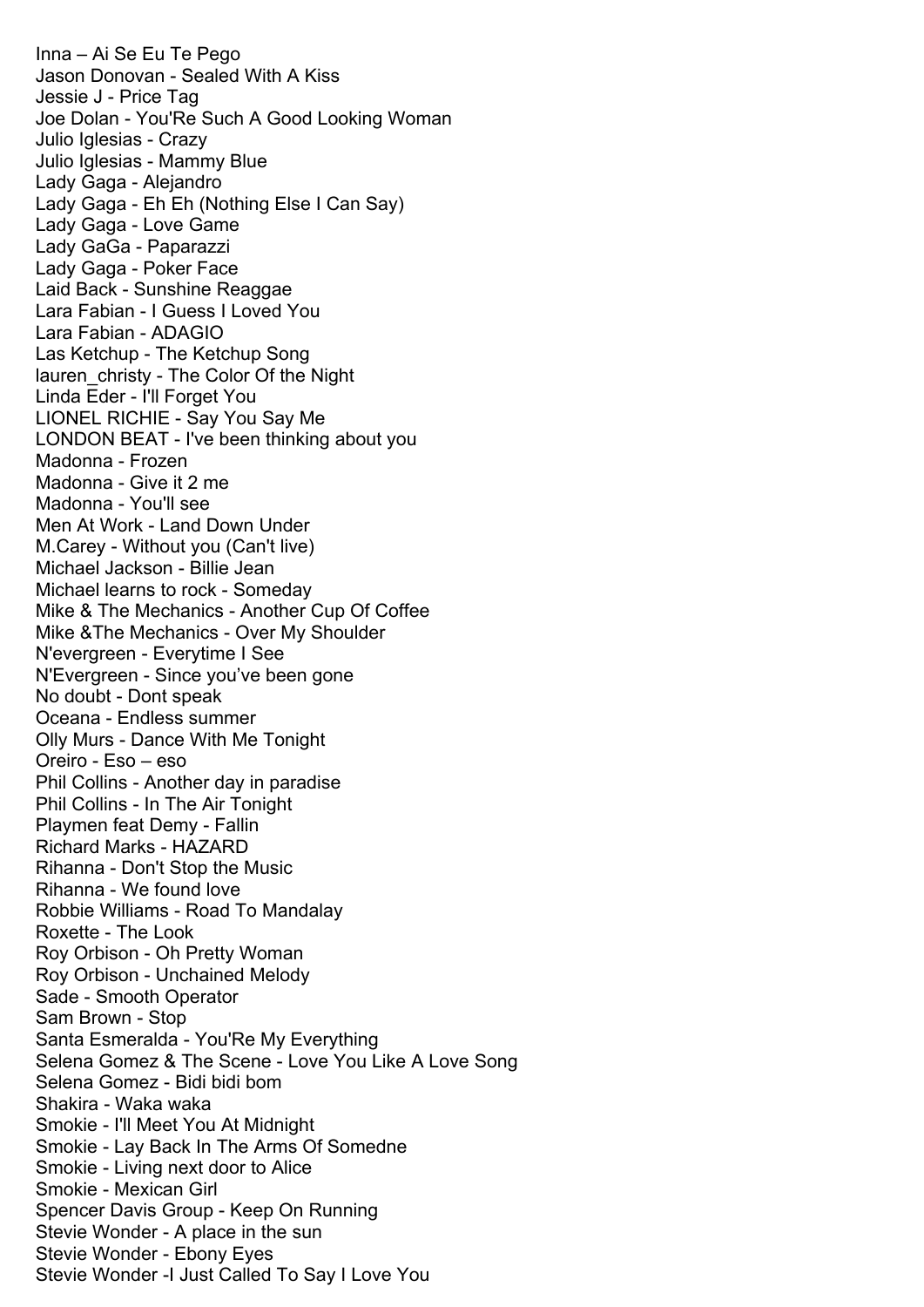Stevie Wonder - Higher ground Stevie Wonder - Sir Duke Stevie Wonder - You Are The Sunshine Of My Life Sting - Englishman In New York Sting - Fields of Gold Sting - Fragile Sting - Shape Of My Heart Suzi Quatro & Chris Norman - Stumblin' In Ten Sharp – You The Beatles - A Hard Day's Night The Beatles - All My Loving The Beatles - And I Love The Beatles - Can'T Buy Me Love The Beatles - Lady Madonna The Beatles - Let It Be The Beatles - Love Me Do The Beatles - Michelle The Beatles - Yesterday The Beatles - Girl The Beatles - Hey Jude The Beatles - I should have known better The Beatles - I Want To Hold Your Hand The Beatles - Love Me Do The Beatles - Ob-La-Di-Ob-La-Da The Beatles - Your Mother Should Know The Cars – Drive The Commitments - Mustang Sally The Temptations - Ain't Too Proud To Beg The Temptations - My Girl Tina Turner - The Best Terry Jacks - Seasons In The Sun Tom Jones - Delilah Tom Jones - Funny Familiar Forgotten Feelings Tom Jones - Sex Bomb Tom Jones - She's A Lady Tony Brakston - Unbreak my heart Toploader - Dancing In The Moonlight Tremoloes - Suddenly You Love Me UB40 - I'll Be Your Baby Tonight Willie Nelson – Crazy White snow - My baby shut me down Whitney Houston - I Will Always Love You Zucchero - Baila morena

### **Disco of 80's and 90's**

ABBA - As Good As New ABBA - Dancing Queen ABBA - Does Your Mother Know Abba - Mamma Mia Abba - Money, Money ABBA - SOS (Peter Cetera) ABBA - Summer Night City Abba – Waterloo Afric Simon – Hafanana B52's - Love Shack Baccara - Cara mia BAD BOY BLUE - A World Without You BAD BOY BLUE - Come Back and Stay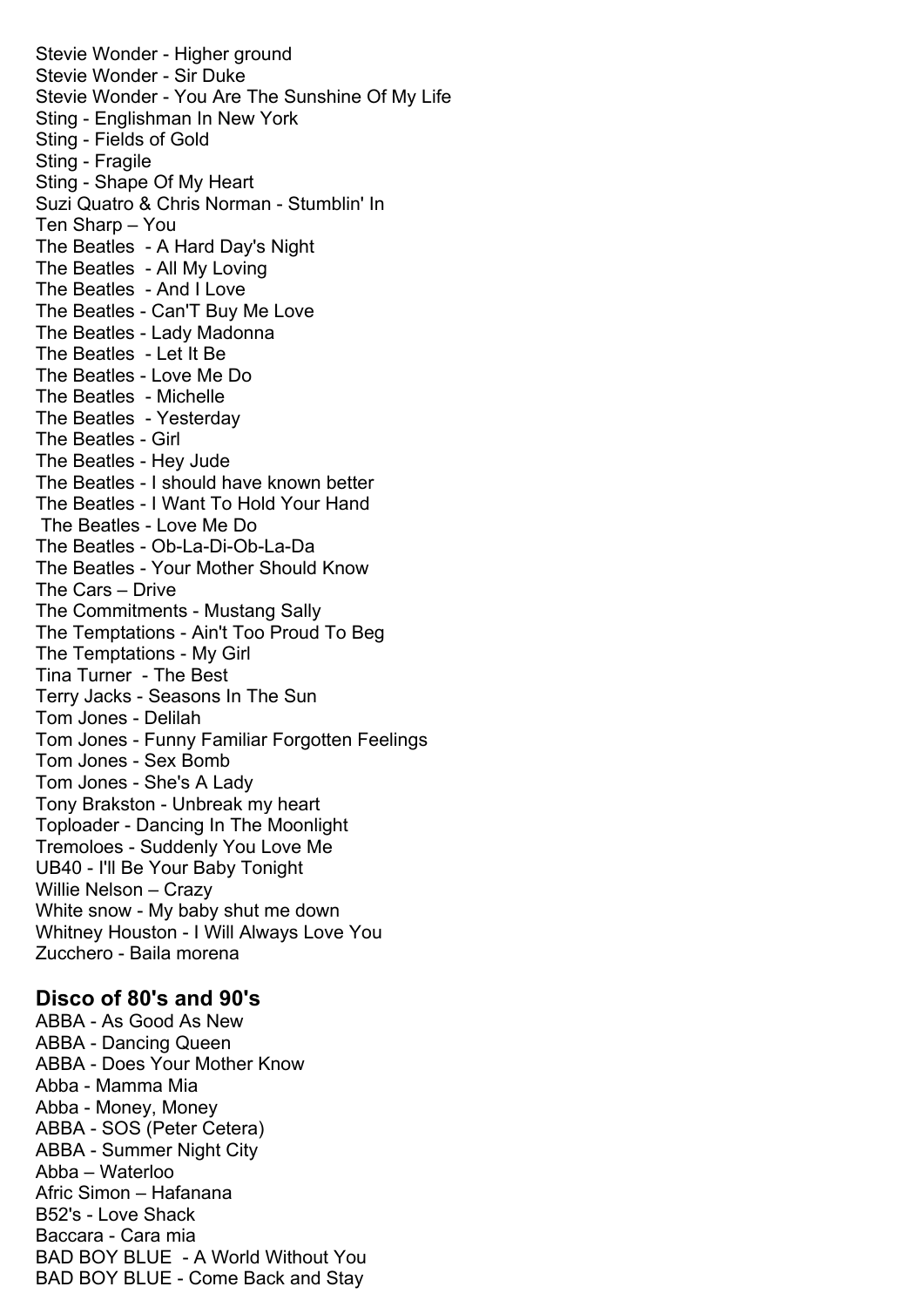BAD BOY BLUE - You Are Woman.txt Bee Gees - Alone Bee Gees -HOW DEEP IS YOUR LOVE Bee Gees -Stayin' Alive Bee Gees - To Love Somebody Bee Gees - Too Much Heaven Bee Gees - You Should Be Dancing Billy Ocean - Caribbean Queen Boney M – Sunny Diana Ross - Upside Down Donna Summer - Hot Stuff Earth,Wind & Fire - Boogie Wonderland Gloria Gaynor - I Will Survive John Travolta - You`re The One Thait I Want Joy - Touch by Toutch Leif Garrett - I Was Made For Dancin Les Humphries Singers – Mexico MODERN TALKING - Cheri Cher Lady MODERN TALKING - You're my heart Ottawan - Hands Up Riccki e Povery - Mamma Maria Riccki e Povery - Cosa Sei Village People - Ymca

## **Rock'n'roll & Twist**

Amy Sky - Let it snow Bob Seger - Betty Lou's Getting Out Tonight Bob Seger - C'est La Vie Bob Seger - Old Time Rock'n'Roll Brian Setzer Orchestra – Americano Bryan Ferry - Let's Stick Together Chuck Berry - Johnny B Good Chuck Berry - Let's Twist Again Chuck Berry - You never can tell Creedence Clearwater Revival - Ooby Dooby E.L.O(Electric Light Orchestra) - Hold On Tight E.L.O(Electric Light Orchestra) - Rock'n roll is king Elvis Presley - All Shook Up Elvis Presley - Be Bop A Lula Elvis Presley - Blue Suede Shoes Elvis Presley - Can't Help Falling In Love Elvis Presley - It's Now Or Never Elvis Presley - Jailhouse Rock Elvis Presley - Love me tender Elvis Presley - Rock Around The Clock George Harrison - GOT MY MIND SET ON YOU Jerry Lee Lewis - Balls of the five Johnny Rivers - Rockin' Pneumonia & The Boogie Woogie Little Richard - Tutti - Frutti Loggins & Messina - Your Mama Don't Dance Matt Bianco - Yeh Yeh Sailor - Girls Girls Girls Shakin' Stevens - Oh julie Shakin' Stevens - Shirley Shakin' Stevens - You drive me crazy Showaddywaddy - Under The Moon Of Love Steve Holy - Don't Make Me Beg Stray Cats - Rock This Town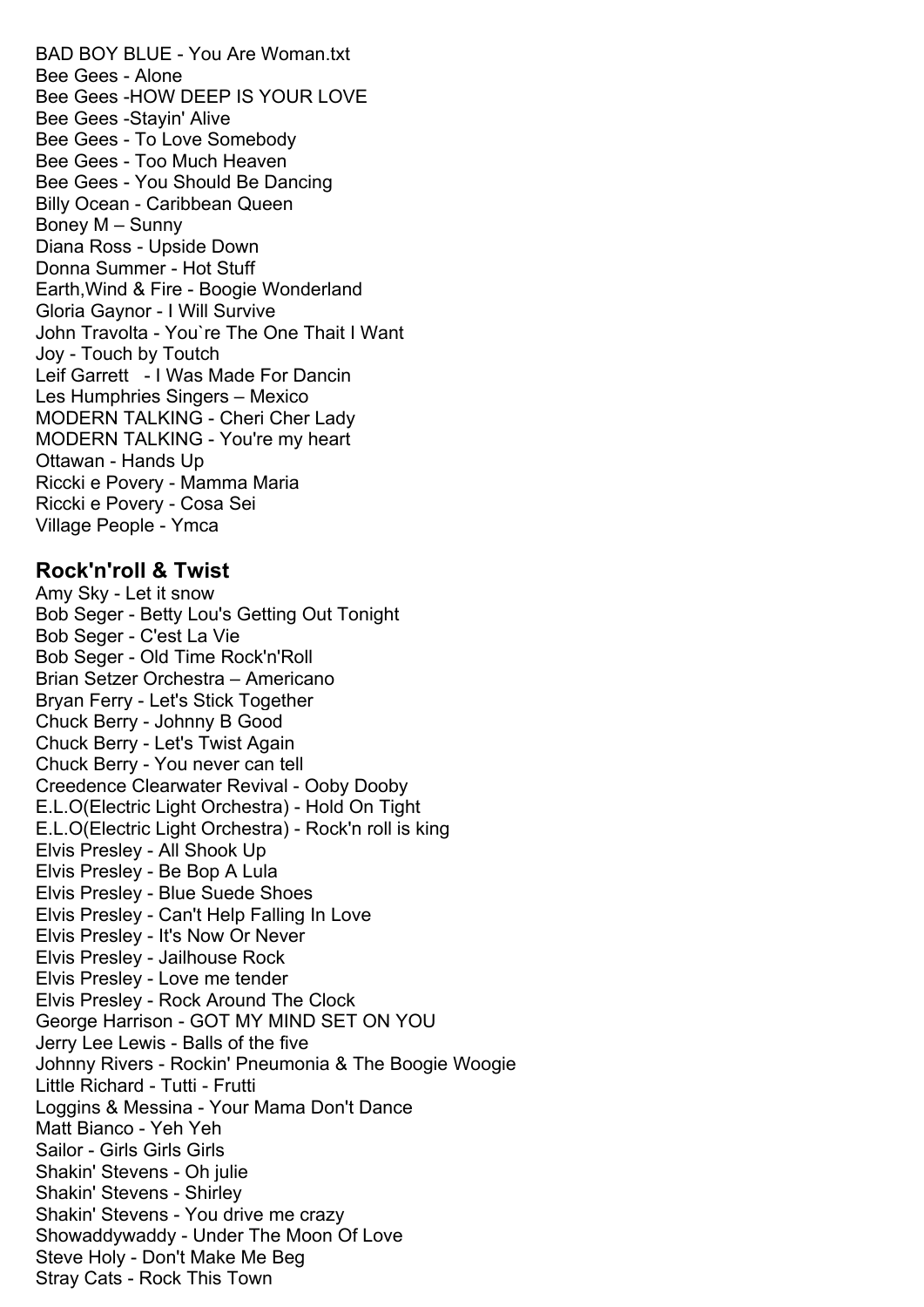Sweet - Peppermint twist Twist And Shout Wilbert Harrison - Kansas City

### **Latin music**

Antonio Banderas - Cancion del Mariachi Belinda Carlisle - La Luna Besame mucho Biagio Antonacci - Non Vivo Piu' Senza Te Cher - Dove L Amore Dj Bobo-Chihuahua Diamond Rio - Can't You Tell Enrique Iglesias – Bailamos Gloria Estefan – Hoy Grace Jones - Libertango Guantanamera Gypsy Kings - Bamboleo Gypsy Kings – Volare Jennifer Lopez - Let's Get Loud Jessica Jay - Baila Chilli Cha Cha Julio Iglesias - Agua Dulce,Agua Sala Julio Iglesias - Baila Morena Kaoma - Dancando Lambada Kaoma - Lambada Los Lobos - La Bamba Los Locos - Ahi Ahi Ahi Lou Bega - Mambo No.5 Mambo italiano Manu Chao - Me Gustas Tu Maywood - Pasadena Michel Tel - Ai Se Eu Te Pego Ricky Martin - Livin' La Vida Loca Ricky Martin - She Bangs Rosana - El Talisman Santana - Corazon espinado (Carlos Santana & Mana) Santana - Smooth

### **Country**

CARL PERKINS - THATS ALL RIGHT MAMA Creedence Clearwater Revival - Down On Corner Creedence Clearwater Revival - LOOKIN' OUT MY BACK DOOR Creedence Clearwater Revival - My Baby Left Me Jimmy Buffet - Hey Good Lookin' Johnny Cash - Ghost Riders In The Sky Johnny Cash - Wayfaring Stranger Mark Chesnutt - It's A Little Too Late Norah Jones - Lonestar Ricky Nelson - Hello Mary Lou The Carpenters – Jambalaya Willie Nelson - Whiskey River

# **Rock & Blues**

10CC -Dreadlock Holiday ANIMALS - House of Rising Sun Atlanta Rythym Section - So Into You Beach Boys - California Dreamin' Creedence Clearwater Revival - Have you ever see rain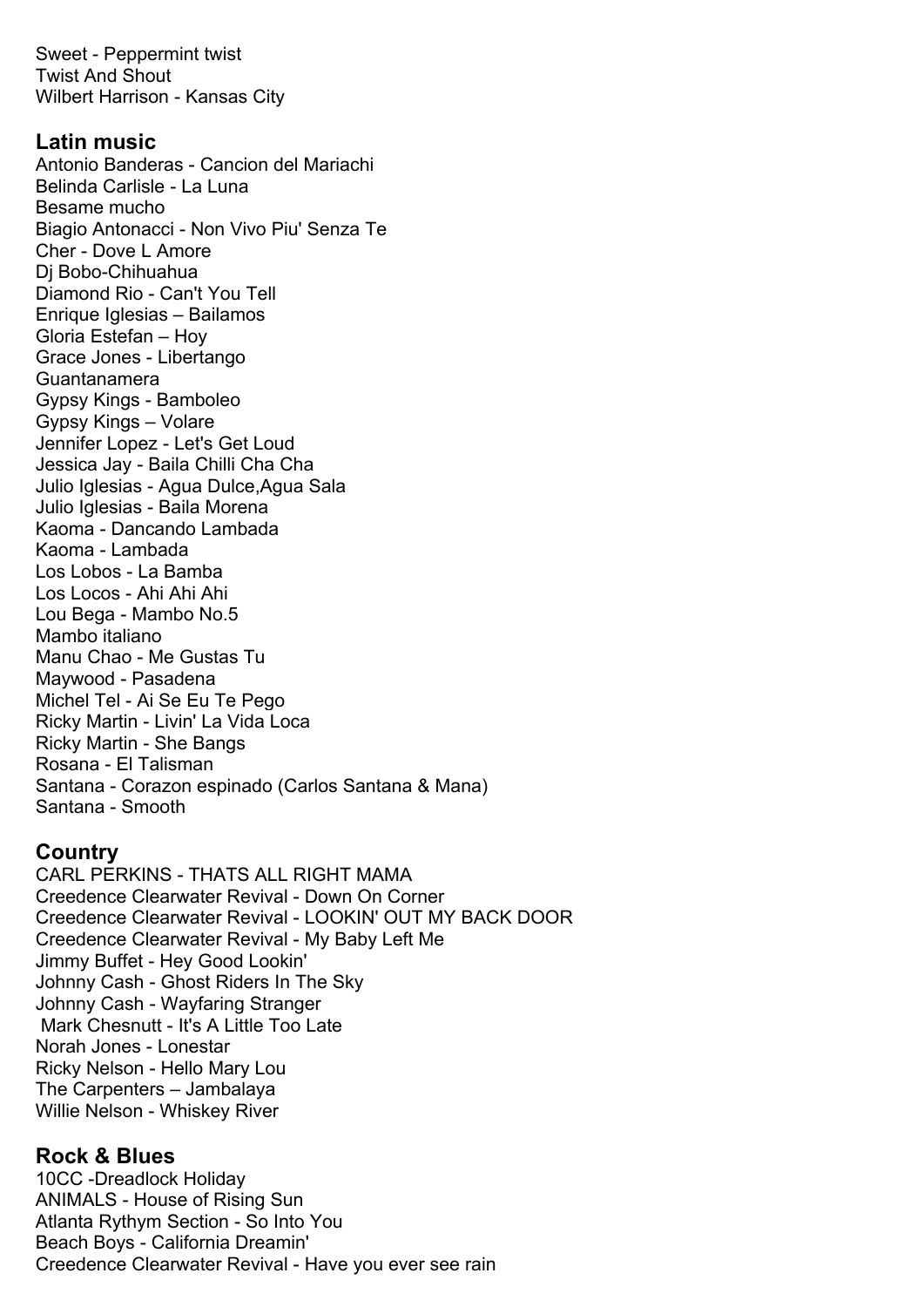Creedence Clearwater Revival – LODI Creedence Clearwater Revival - PROUD MARY Creedence Clearwater Revival - Up Around The Band Creedence Clearwater Revival - WHO'LL STOP THE RAIN Doors - People Are Strange DIRE STRAITS - Twisting By The Pool DIRE STRAITS -Walk Of Life Dwight Yoakam - I Want You To Want Me Eagles - Hotel California Eagles - I Can'T Tell You Why Eagles - Lyin' Eyes Eagles - New Kid In Town Eric Clapton - I Shot The Sheriff Eric Clapton - Layla Eric Clapton - Lay Down Sally Eric Clapton - Tears In Heaven Europe – Carrie Gary Moore - Still Got The Blues James Brown - It's A Man's Man's World Joe Cocker - Now That The Magic Has Gone John Lennon - Beautiful Boy John Lennon - Imagine John Lennon – Woman Kansas - Dust In The Wind Matthews' Southern Comfort - 'Woodstock Moody Blues - Nights In White Satin Mr.Big - Wild World Ozzy Osbourne - Dreamer Paul & Linda McCartney - Heart Of The Country Paul McCartney - Hope Of Deliverance Paul McCartney - Mrs Vandebilt Queen - We are the champions Rem - Losing My Religionn Rod Stewart - Sailing Rolling Stones - Angie Rolling Stones - I Can't Get No Satisfaction Scorpions - Still Loving You Scorpions - White Dove Scorpions - WIND OF CHANGE Shocking Blue – Venus Stretch - Why Did You Do It Sugar Ray – Abracadabra Supertramp - Breakfast in America Supertramp - The Logical Song The Doobie Brothers - Long Train Running

#### **Jazz & Swing**

Ella Fitzgerald - Puttin' on the ritz B. B. King - Is You Is Or Is You Ain't (My Baby) Crystal Gayle - Donit make my brown eyes blue **Feelings** Frank Sinatra - Girl From Ipanema Frank Sinatra - MY WAY Frank Sinatra - STRANGERS IN THE NIGHT Eva Cassidy - Ain't No Sunshine Julie London - fly me to the moon Kate Bush - The man in love Louis Armstrong - Georgia on My Mind